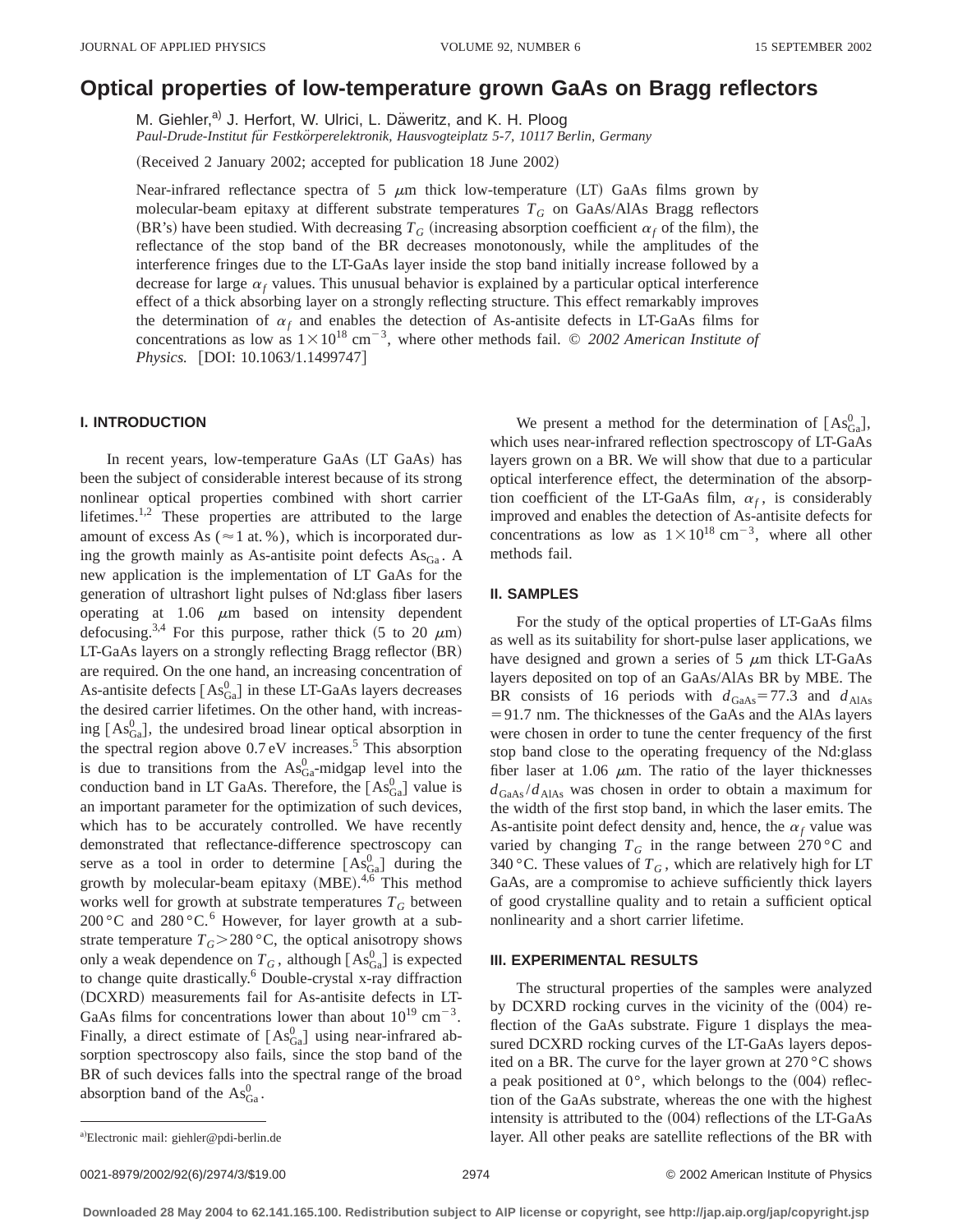

FIG. 1. Semi-logarithmic plot of the normalized intensity of the DCXRD rocking curves for the LT-GaAs layers deposited on a BR at different  $T_G$ . The  $\omega$ -axis is normalized with respect to the  $(004)$  reflection of the GaAs substrate.

its zero order peak at  $\Delta \omega = -0.088$ °. The experimental DCXRD rocking curves of all samples were analyzed using the standard dynamical Takagi–Taupin theory. The agreement between the fits and the experimental results is best, when the perpendicular lattice mismatch between the GaAs substrate and the LT-GaAs layer  $(\Delta a/a)$  was used as a fit parameter. For the thickness of the GaAs/AlAs pairs, we used the nominal values. Figure 1 shows that  $(\Delta a/a)_{\perp}$  decreases with increasing  $T_G$  and vanishes for samples with  $T_G$ >300 °C.

The near-infrared reflection spectra were measured with a Bruker Fourier-transform infrared spectrometer IFS 66v at nearly normal incidence and room temperature. The spectra shown in Fig. 2 are plotted from top to bottom for samples with decreasing  $T_G$  as indicated in the figure. The spectrum of the BR without the LT-GaAs film (top spectrum) displays



FIG. 2. Measured (dots) and fitted reflection spectra (lines) of LT-GaAs films grown on a GaAs/AlAs BR at different  $T_G$  as indicated. The uppermost spectra belongs to a BR without the LT-GaAs layer. The offset of each spectrum is indicated on the right-hand side by the reflectance value of *R*  $= 0.3.$ 



FIG. 3. Concentration of As-antisite defects and absorption coefficient of the LT-GaAs layers at 10 000 cm<sup>-1</sup> for different films vs  $T_G$  determined from reflection (solid dots) and DCXRD measurements (open dots). The DCXRD data refer only to the  $[As<sub>Ga</sub><sup>0</sup>]$  axis.

the stop band with a reflectance close to one and the side lobes of the BR. The spectra of the samples with LT-GaAs films exhibit additional Fabry–Perot interference fringes inside and outside of the stop band. The reflectance of the plateau of the stop band decreases monotonously with decreasing  $T_G$ . However, with decreasing  $T_G$ , the amplitudes of the interference fringes within the stop band  $(in$  Fig. 2 denoted by the dashed line  $F$ ) initially increase, but decrease for further decreasing  $T_G$ . In contrast, the amplitudes of the interference fringes outside of the stop band decrease monotonously.

### **IV. MODEL CALCULATIONS AND DISCUSSION**

In the following, we analyze the observed spectral features in terms of the linear absorption coefficient of the LT-GaAs film  $\alpha_f$ . For this purpose, we fit the spectra shown in Fig. 2 by using the transfer-matrix method.<sup>7</sup> In the fit procedure, we take into account the spectral dependence of the dielectric functions of GaAs and AlAs by using the data published in Ref. 8. As fit parameters, we use the period of the GaAs/AlAs pairs of the BR (the thicknesses of the GaAs and AlAs layers were varied according to  $\Delta d_{\text{GaAs}}/\Delta d_{\text{AlAs}}$  $=$  const.), the thickness of the LT-GaAs film  $d_f$ , and the concentration of the  $\text{As}_{\text{Ga}}^0$  defects, which determines the strength of the EL2-like absorption. We have obtained the EL2-like absorption spectrum from the measurement of a semi-insulating GaAs sample with As-antisite defects, in which the  $[As_{Ga}^{\overline{0}}]$  concentration was determined according to Ref. 9. Finally, in the simulations, we have carried out a spectral averaging over the intensities of all partial waves within the substrate, $^{10}$  in order to prevent interference fringes in the calculated spectra due to the substrate in agreement with the experimental findings. The fitted spectra shown in Fig. 2 are in excellent agreement with the measured ones. We would like to point out that the layer thicknesses  $(d_{\text{GaAs}}, d_{\text{AlAs}}, d_f)$  obtained from the fitting procedure also agree within less than 1% with the nominal values.

Next, we compare the concentration of As-antisite defects determined by the proposed reflection method with the data from the DCXRD measurements. Figure 3 shows  $[As_{Ga}^0]$  and  $\alpha_f$  for all samples obtained from analyzing their reflection spectra. The  $[A_8^0]$  values change by almost two